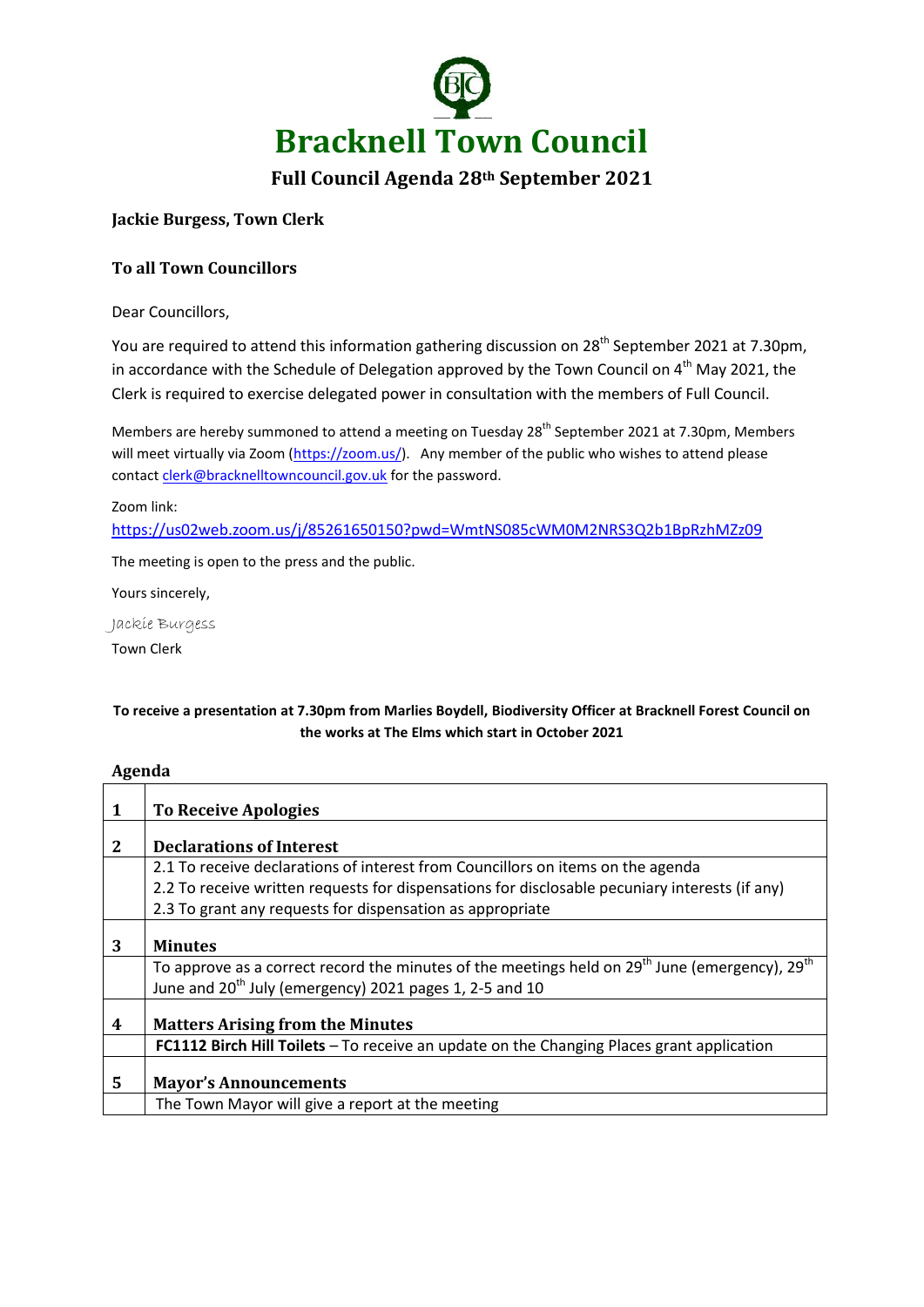

# **Full Council Agenda 28th September 2021**

|    | <b>Committee Reports</b>                                                                               |
|----|--------------------------------------------------------------------------------------------------------|
| 6  | <b>Planning Committee</b>                                                                              |
|    | <b>Chair Councillor Alvin Finch</b>                                                                    |
|    | 13 <sup>th</sup> July 2021<br>pages $6 - 9$                                                            |
|    | $3rd$ August 2021<br>pages 15 - 19                                                                     |
|    | $24^{th}$ August 2021 pages 20 - 24                                                                    |
|    | 14 <sup>th</sup> September 2021 pages 25 - 27                                                          |
| 7  | <b>Environmental Services Committee</b>                                                                |
|    | <b>Chair Councillor Malcolm Tullett</b>                                                                |
|    | 27 <sup>th</sup> July 2021   pages 11 - 14                                                             |
|    |                                                                                                        |
| 8  | <b>Strategy and Finance Committee</b>                                                                  |
|    | <b>Chair Chris Turrell</b>                                                                             |
|    | 21 <sup>st</sup> September 2021 papers to follow to include recommendations for additional funding for |
|    | Remembrance event and the Queen's Platinum Jubilee                                                     |
|    | Bugler £200                                                                                            |
|    | Videographer £400                                                                                      |
|    | PA System tbc                                                                                          |
|    | Beacon £490 + VAT                                                                                      |
|    | Grant funding £1000                                                                                    |
| 9  | <b>Temporary Scheme of Delegation</b>                                                                  |
|    | To discuss the Temporary Scheme of Delegation - papers attached                                        |
|    |                                                                                                        |
| 10 | <b>Bracknell Town Neighbourhood Plan (BTNP)</b>                                                        |
|    | To receive an update from the Chair of the BTNP Steering Group following the Referendum                |
| 11 | <b>IT Upgrade</b>                                                                                      |
|    | To receive an update from the Town Clerk on the IT upgrade for Brooke House                            |
| 12 | <b>Outside Bodies Update</b>                                                                           |
|    | To NOTE the update attached from Councillor Kempster regarding the Hanworth Community                  |
|    | Association – papers attached                                                                          |
|    | To receive verbal updates from Councillors regarding the associations and bodies they are BTC          |
|    | representatives for - List attached                                                                    |
| 13 | <b>Risk Register</b>                                                                                   |
|    | To NOTE the risk assessment register - to follow                                                       |
| 14 | <b>Open Spaces Lease</b>                                                                               |
|    | To give approval for the Town Mayor to sign the three leases as agreed at Strategy and Finance         |
|    | for Beedon Drive, Barry Square and Deepfield once they are finalised by the BTC solicitor              |
|    |                                                                                                        |
| 15 | <b>North Lake Island Expansion</b>                                                                     |
|    | To NOTE that the North Lake island expansion has been completed and was a success                      |